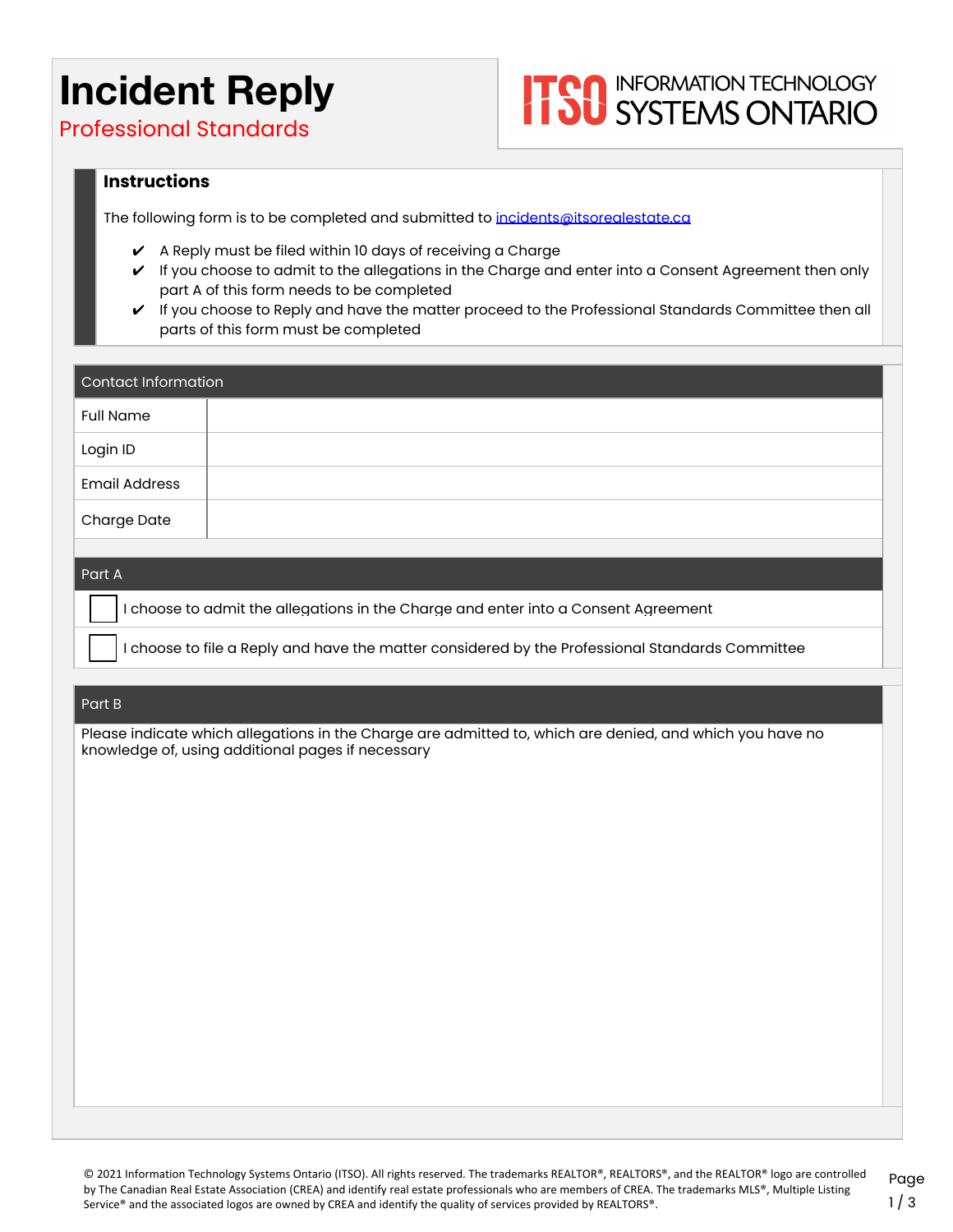### **Incident Reply**



Professional Standards

#### Part C

Please provide an explanation of the facts relied on to support the Reply

| <b>Supporting Documents</b> |  |  |
|-----------------------------|--|--|
| Document Name:              |  |  |
| Document Name:              |  |  |
| Document Name:              |  |  |
| Document Name:              |  |  |
|                             |  |  |

© 2021 Information Technology Systems Ontario (ITSO). All rights reserved. The trademarks REALTOR®, REALTORS®, and the REALTOR® logo are controlled by The Canadian Real Estate Association (CREA) and identify real estate professionals who are members of CREA. The trademarks MLS®, Multiple Listing Service® and the associated logos are owned by CREA and identify the quality of services provided by REALTORS®.